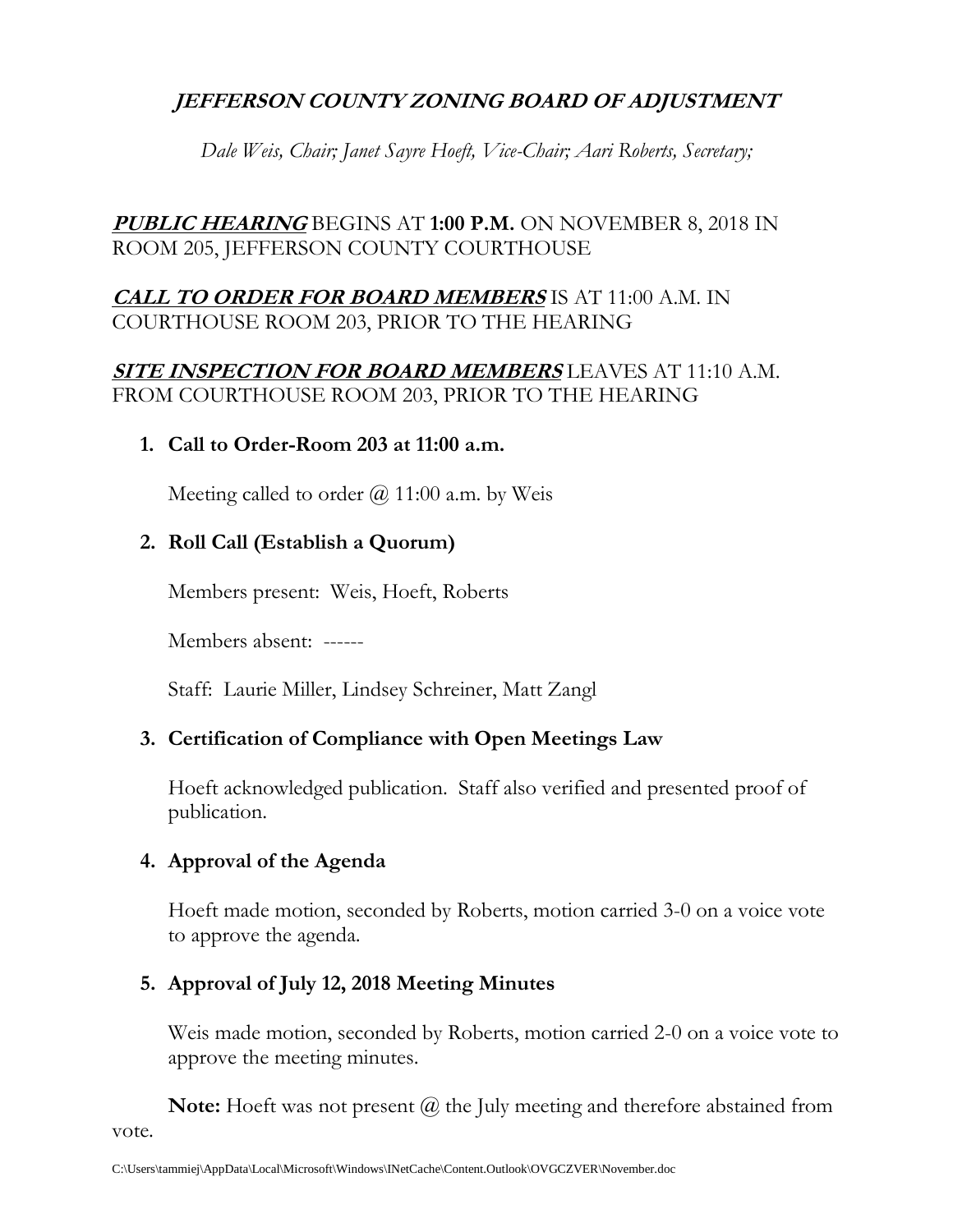## **6. Communications and Public Comment**

Roberts asked about any zoning updates. Zangl stated there was one small change. He will provide the Board with an updated ordinance.

Zangl noted that alternates for the board are still being considered.

# **7. Site Inspections – Beginning at 11:10 a.m. and Leaving from Room 203** V1635-18 – Chris Nash, Town of Aztalan V1637-18 – Colleen Janssen, Town of Oakland V1636-18 – Tom & Patricia Doeberlein/Jon & Penny Bound Property, Town of Jefferson

# **8. Public Hearing – Beginning at 1:00 p.m. in Room 205**

Meeting called to order  $(a)$  1:00 p.m. by Weis

Members present: Weis, Hoeft, Roberts

Members absent: ------

Staff: Laurie Miller, Matt Zangl, Sarah Higgins, Lindsey Schreiner

# **9. Explanation of Process by Board of Adjustment Chair**

The following was read into the record by Weis:

# **NOTICE OF PUBLIC HEARING JEFFERSON COUNTY ZONING BOARD OF ADJUSTMENT**

**NOTICE IS HEREBY GIVEN** that the Jefferson County Zoning Board of Adjustment will conduct a public hearing at 1:00 p.m. on Thursday, November 8, 2018 in Room 205 of the Jefferson County Courthouse, Jefferson, Wisconsin. Matters to be heard are applications for variance from terms of the Jefferson County Zoning Ordinance. No variance may be granted which would have the effect of allowing in any district a use not permitted in that district. No variance may be granted which would have the effect of allowing a use of land or property which would violate state laws or administrative rules. Subject to the above limitations, variances may be granted where strict enforcement of the terms of the ordinance results in an unnecessary hardship and where a variance in the standards will allow the spirit of the ordinance to be observed, substantial justice to be accomplished and the public interest not violated. Based upon the findings of fact, the Board of Adjustment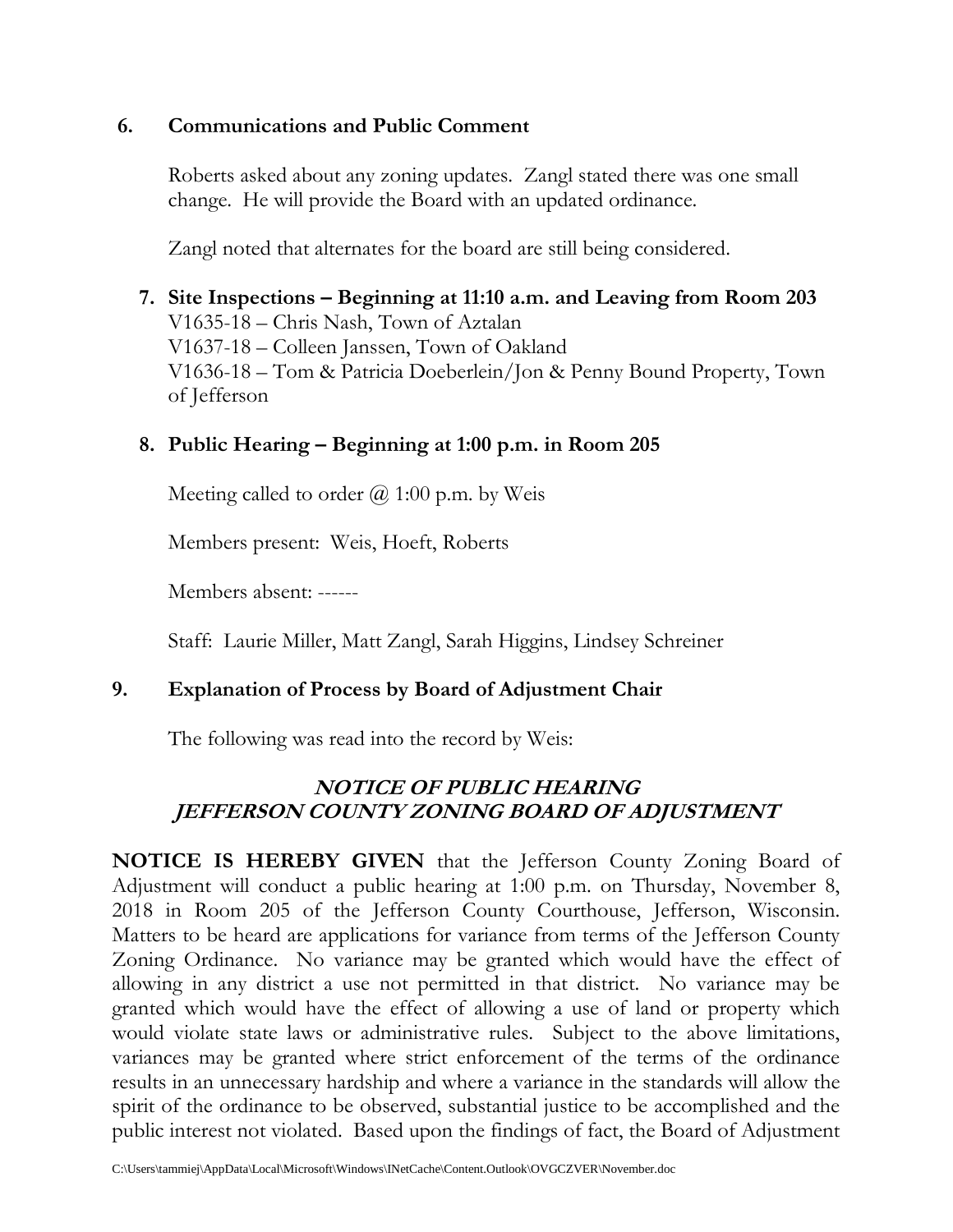must conclude that: 1) Unnecessary hardship is present in that a literal enforcement of the terms of the ordinance would unreasonably prevent the owner from using the property for a permitted purpose or would render conformity with such restrictions unnecessarily burdensome; 2) The hardship is due to unique physical limitations of the property rather than circumstances of the applicant; 3) The variance will not be contrary to the public interest as expressed by the purpose and intent of the zoning ordinance. **PETITIONERS, OR THEIR REPRESENTATIVES, SHALL BE PRESENT.** There may be site inspections prior to public hearing which any interested parties may attend; discussion and possible action may occur after public hearing on the following:

**V1635-18 – Chris Nash:** Variance from Sec. 11.03(f)2 and 11.04(f)2 of the Jefferson County Zoning Ordinance to sanction an accessory structure in an R-2 zone on PIN 002-0714-3441-004 (0.74 Ac) without the principal use. The site is on **County Road N** in the Town of Aztalan.

Chris Nash (675 N Marion Ave., Jefferson) presented the petition. He stated that he bought the properties in October which was part of a larger parcel. There is an existing shed that he would like to use.

Cynthia Nash (675 N Marion Ave., Jefferson) was in favor of the petition. Larry Christianson (W6002 Gehler Rd.) had concerns. His property is just north of this property, and there is a driveway that is shared and being used to access this property. He would appreciate them installing their own driveway. The petitioner stated that they have applied for a driveway permit which has been approved, and he has contracted with Tom Gallitz to install it. They hope to have this done by the end of November.

There was a town response in the file approving the petition which was read into the record by Weis.

For clarification, Hoeft stated that there are three lots so the south lot was where the house is, the next lot is vacant, and the last lot is where the shed it. Roberts asked staff if not approved, would they have to remove the shed. Zangl stated yes, then it would be a violation and they'd have to take the shed down or establish the principal use and get the permit for the house. Roberts asked the petitioner when they planned on building the house. Nash stated it would be sometime possibly within the next 2- 3 years. Weis asked staff when everything was built, was it all correct. Zangl stated it was. They had a permit and it was built in 2000. It was at one time all in common ownership and had a house until the lots were separated off. Weis asked if the house was also sold to them. The petitioner stated no, the owners still own the house on the lot furthest south. They bought the 2 vacant lots, one with the shed, to the north. Weis asked why this wasn't flagged at the time of sale. Zangl stated they came into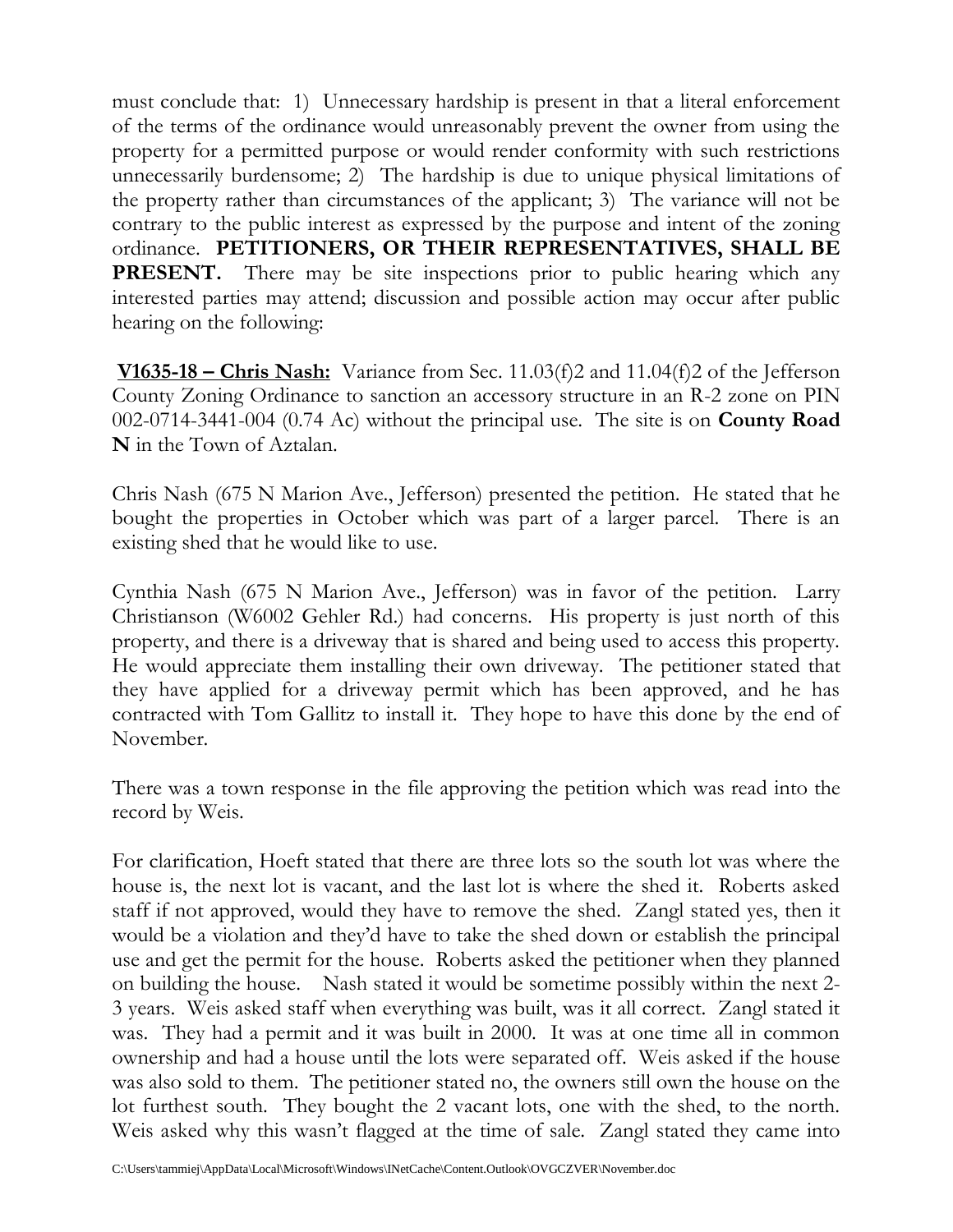the office right after they bought the lots, and further explained. He noted a deed can be filed which our office cannot stop. He further explained and there was further discussion. Roberts noted that they don't look for violations. Hoeft noted that sometimes they are found at the time of site inspections.

**V1636-18 – Tom Doeberlein/Jon & Penny Bound Property:** Variance from Sec. 11.03(f)2 and 11.04(f)8 of the Jefferson County Zoning Ordinance to allow an accessory structure without the principal use in an A-3 zone. The site is on PIN 014- 0614-2014-001 (2.319 Ac) in the Town of Jefferson, at **W6510 Kiesling Rd.**

Tom Doeberlein (W6490 Kiesling Road) presented the petition. He wants to purchase this property and put up a personal storage shed. This is adjacent to their property, and it was the old Humane Society property.

There were no questions or comments in favor or opposition of the petition. There was a town response in the file to approve the petition to Tom & Patricia Doeberlein only which was read into the record by Weis.

Staff report was given by Zangl. He stated that the property was operated by the Humane Society. In 2014, the property was rezoned to A-3 to allow for a new home and keep the existing buildings on there. The plans to build a single family home never happened. The petitioner wants to purchase the property and build a storage structure without having the single family home there. It is required in that zone that the principal structure be built before an accessory structure. Zangl asked the petitioner about building over the existing septic system. The petitioner stated that the septic is bad so they will be taking it out and building over that area. Zangl asked about the existing buildings. The petitioner stated the buildings are also bad. Zangl asked if any of those building were connected to the septic. The petitioner stated he didn't believe that anything was connected to the septic. Zangl asked the petitioner his intent for the rest of the buildings. The petitioner stated they will be razing the existing buildings and moving the storage structure to the back of the lot. He said he has a son that has an interest to build there. The shed is set back to be able to have room to build. Zangl asked the petitioner if this would be for personal or business use. The petitioner stated it would be for personal.

Roberts asked about screening around the building. The petitioner stated there will be the trees on the north property line that separates it from the farmland behind it. Roberts asked about screening in front of the building. The petitioner stated there was no plan at this time. They were planning to allow room for a future house and septic.

Weis asked, if in the A-3 zone, could they have business use with zoning because of the A-2 zoned area. The petitioner stated that it was a bad spot to have room for a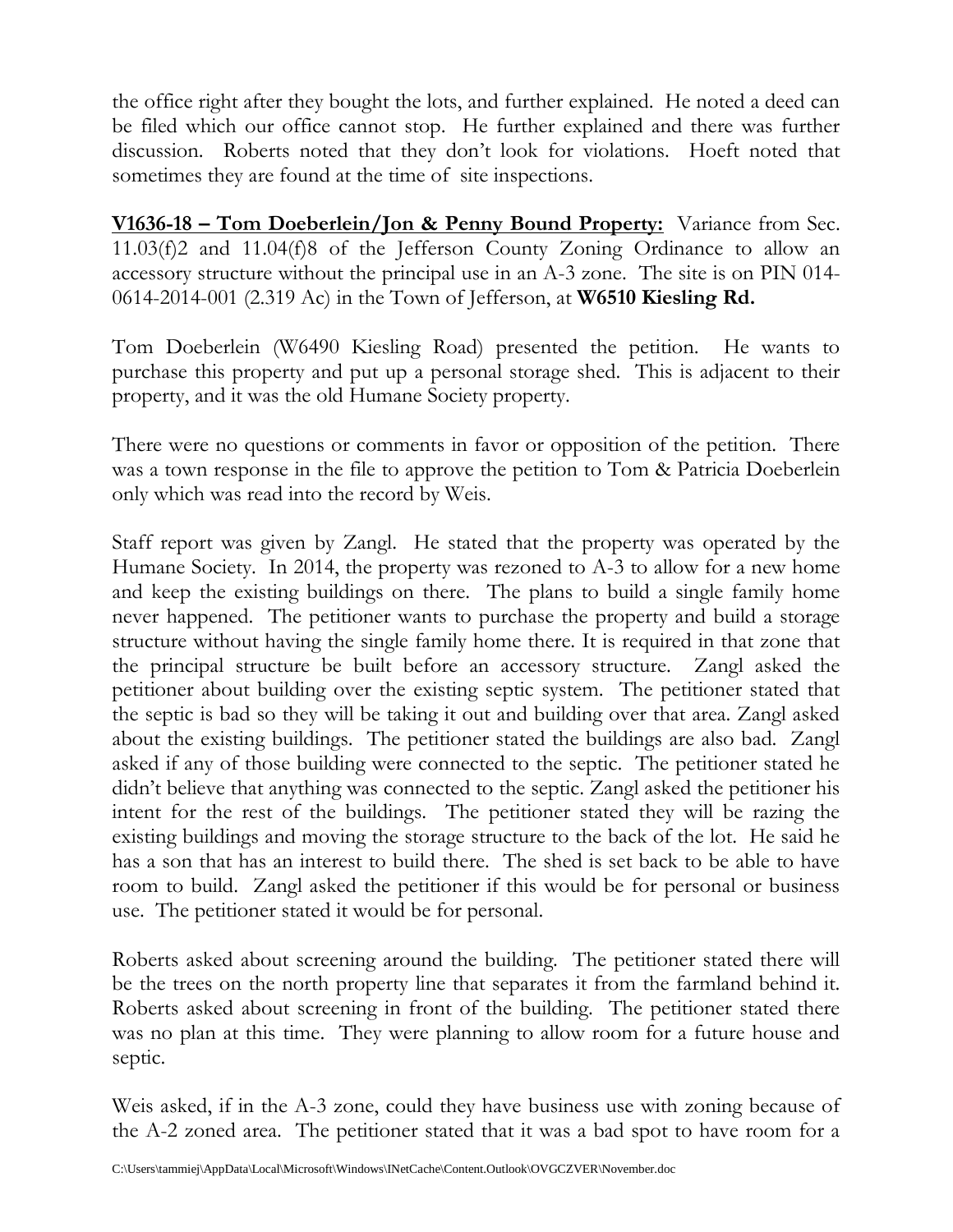house. There was further discussion the A-2 zoned portion of the property. The petitioner asked about moving the A-2 zone. Zangl stated they would need to go through the rezoning process. The petitioner asked if it could be done after they build the house. Zangl explained and there was further discussion of the A-2 zone.

**V1637-18 – Colleen Janssen:** Variance from Sec. 11.07(d)2 of the Jefferson County Zoning Ordinance to allow a home addition at less than the required **Ripley Rd and Poplar Ave** road setbacks. The site is in the Town of Oakland on PIN 022-0613-0842-003 (0.542 Ac) in a Residential R-1 zone.

Colleen Janssen (N4266 Poplar Avenue) presented the petition. She stated they want put a garage where they were originally approved for a screened porch. They would be changing a window to a doorway. In order to get into that doorway, they will need two steps. In order to pull a car in the garage without hitting those steps, it needed to be a little bit wider. This would be a two-car garage at 24'x24'. Roberts asked if that included the overhang. The petitioner stated with the overhang, it would be 25'. The entry to get into the garage takes up more space.

Weis asked about their other variance request. The petitioner stated what was submitted before was for a screened porch. This is going to be their retirement home. Weis asked if the existing garage would remain. The petitioner stated it would remain, but it's not attached. Zangl stated that this is slightly different than what was originally approved in 2015. Zangl noted they are asking for a 61' centerline setback and 36' to the ROW and 58' setback to the centerline of Ripley Rd. The petitioner stated the front of the garage is bumped out a bit further. It does not go any closer than the existing garage. She further explained. They could not go back any further because of an egress window in the back.

There were no questions or comments in favor or opposition of the petition. There was a decision from the town in the file approving the petition which was read into the record by Weis.

Staff report was given by Zangl. He stated that there was a 30' to the ROW and 63' to centerline requirement. The greatest setback variance they are requesting is 58' from the centerline. The ROW setback is fine being proposed at 30.6'.

Robert asked about any expansion the roads. Zangl stated that Ripley Road was just done last year. The petitioner stated Poplar Road was done a year before that. Weis asked about vision corners. There was a town member that questioned that. He went out to do some measuring and we did not hear back from him, so we assumed it was OK. Weis notee that this is in a lake, recreational area where there is no 55 MPH. Zangl stated no. Weis made note that this was the nature of the neighborhood. Hoeft asked about accessibility. Roberts clarified there was a question about handicap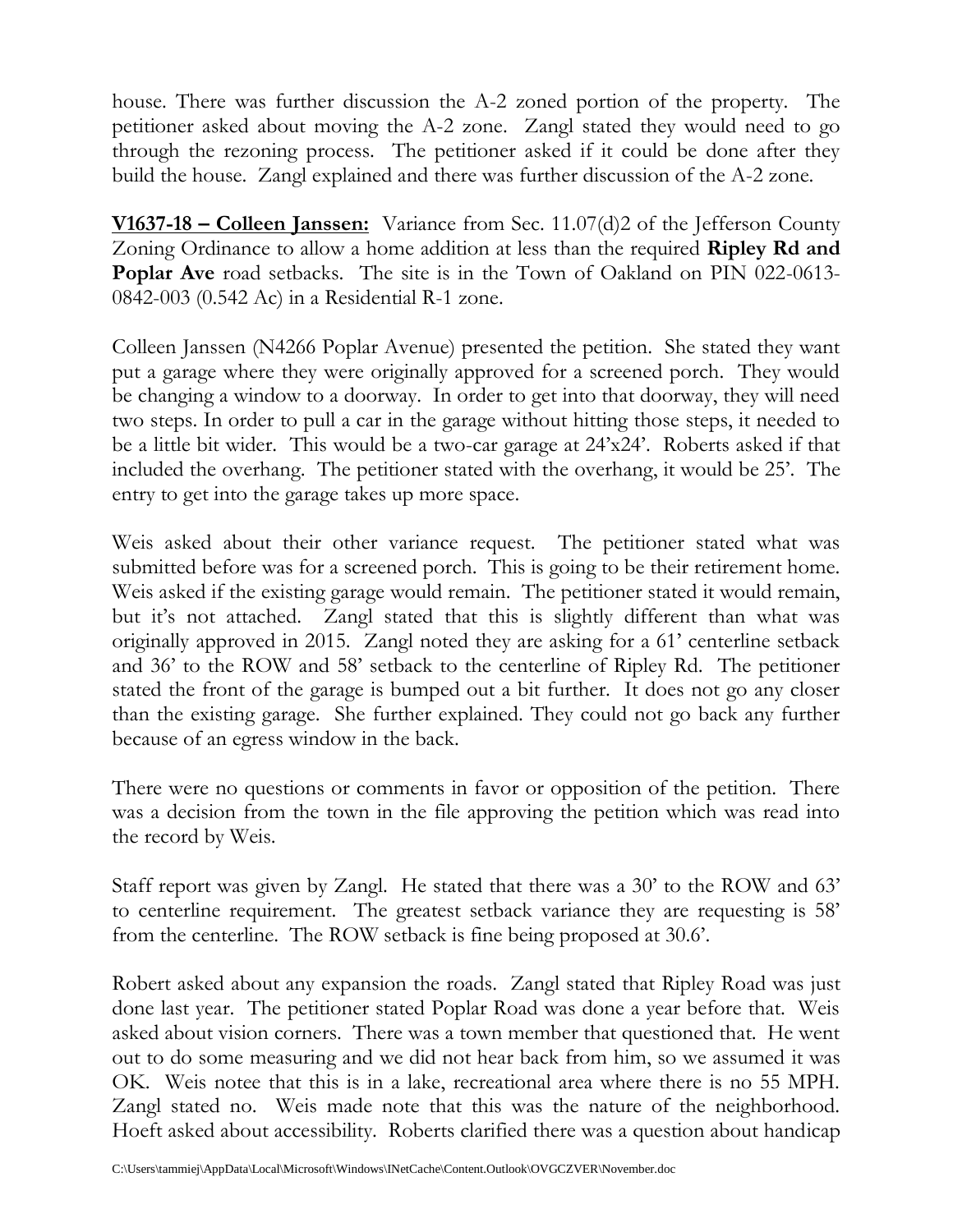access. The petitioner stated they were going to have the handicap access from the front porch. The front porch will be a enclosed, 3-season porch around the front and attached to the garage. Zangl clarified the porch with the petitioner.

## **10. Discussion and Possible Action on Above Petitions (see following pages & files)**

## **11. Adjourn**

Weis made motion, seconded by Roberts, motion carried 3-0 on a voice vote to adjourn  $\omega$  2:23 p.m.

**If you have questions regarding these variances, please contact the Zoning Department at 920-674-7113 or 920-674-8638. Variance files referenced on this hearing notice may be viewed in Courthouse Room 201 between the hours of 8:00 a.m. and 4:30 p.m. Monday through Friday, excluding holidays. Materials covering other agenda items can be found at www.jeffersoncountywi.gov.**

# **JEFFFERSON COUNTY ZONING BOARD OF ADJUSTMENT**

A quorum of any Jefferson County Committee, Board, Commission or other body, including the Jefferson County Board of Supervisors, may be present at this meeting.

Individuals requiring special accommodations for attendance at the meeting should contact the County Administrator at 920-674-7101 at least 24 hours prior to the meeting so appropriate arrangements can be made.

A digital recording of the meeting will be available in the Zoning Department upon request.

\_\_\_\_\_\_\_\_\_\_\_\_\_\_\_\_\_\_\_\_\_\_\_\_\_\_\_\_\_\_\_\_\_\_\_\_\_\_\_ \_\_\_\_\_\_\_\_\_\_\_\_\_\_\_\_\_\_\_\_\_\_

Additional information on Zoning can be found at [www.jeffersoncountywi.gov](http://www.jeffersoncountywi.gov/)

Secretary Date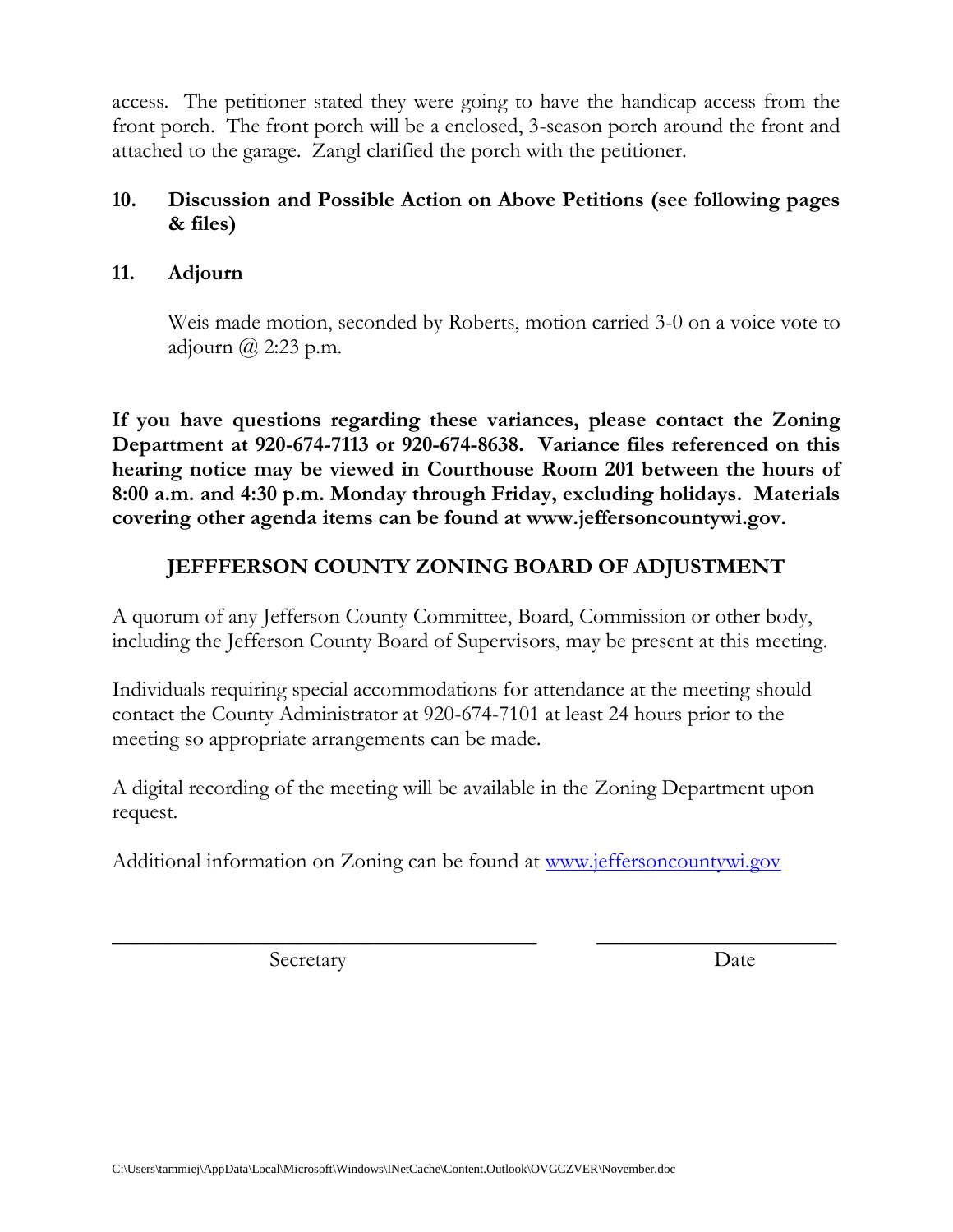## **DECISION OF THE ZONING BOARD OF ADJUSTMENT JEFFERSON COUNTY, WISCONSIN**

### **FINDINGS OF FACT**

| <b>PETITION NO.:</b>                                          | 2018 V1635                                                 |  |
|---------------------------------------------------------------|------------------------------------------------------------|--|
| <b>HEARING DATE:</b>                                          | 11-08-2018                                                 |  |
| <b>APPLICANT:</b>                                             | <b>Christopher &amp; Cynthia Nash</b>                      |  |
| <b>PROPERTY OWNER:</b>                                        | <b>SAME</b>                                                |  |
|                                                               | PARCEL (PIN #): $002-0714-3441-004$ (.79A) – County Road N |  |
|                                                               |                                                            |  |
| <b>TOWNSHIP:</b>                                              | Aztalan                                                    |  |
| INTENT OF PETITIONER: Purchase PIN 002-0714-3441-004 and 007, |                                                            |  |
| including a storage shed without the principal use (home)     |                                                            |  |
|                                                               |                                                            |  |

### **THE APPLICANT REQUESTS A VARIANCE FROM SECTION 11.03(f)2 & 11.04(f)2 OF THE JEFFERSON COUNTY ZONING ORDINANCE.**

**THE FEATURES OF THE PROPOSED CONSTRUCTION AND PROPERTY WHICH RELATE TO THE GRANT OR DENIAL OF THE VARIANCE APPLICATION ARE:**

**-Three PIN's under common ownership**

**-1 PIN includes house**

**-1 PIN vacant**

**-1 PIN includes shed (permit issued 8-14-2000)**

**-Petitioner would like to purchase vacant PIN and PIN with shed, creating a lot with an accessory use without the principal use** 

**-11.03(f)2 – accessory uses are only permitted once the principal use is established**

**-Town of Aztalan approved petition**

### **FACTS OR OBSERVATIONS BASED ON SITE INSPECTIONS: Site inspections conducted. Observed property layout & location.**

**FACTS PRESENTED AT PUBLIC HEARING: See tape, minutes & file.**

C:\Users\tammiej\AppData\Local\Microsoft\Windows\INetCache\Content.Outlook\OVGCZVER\November.doc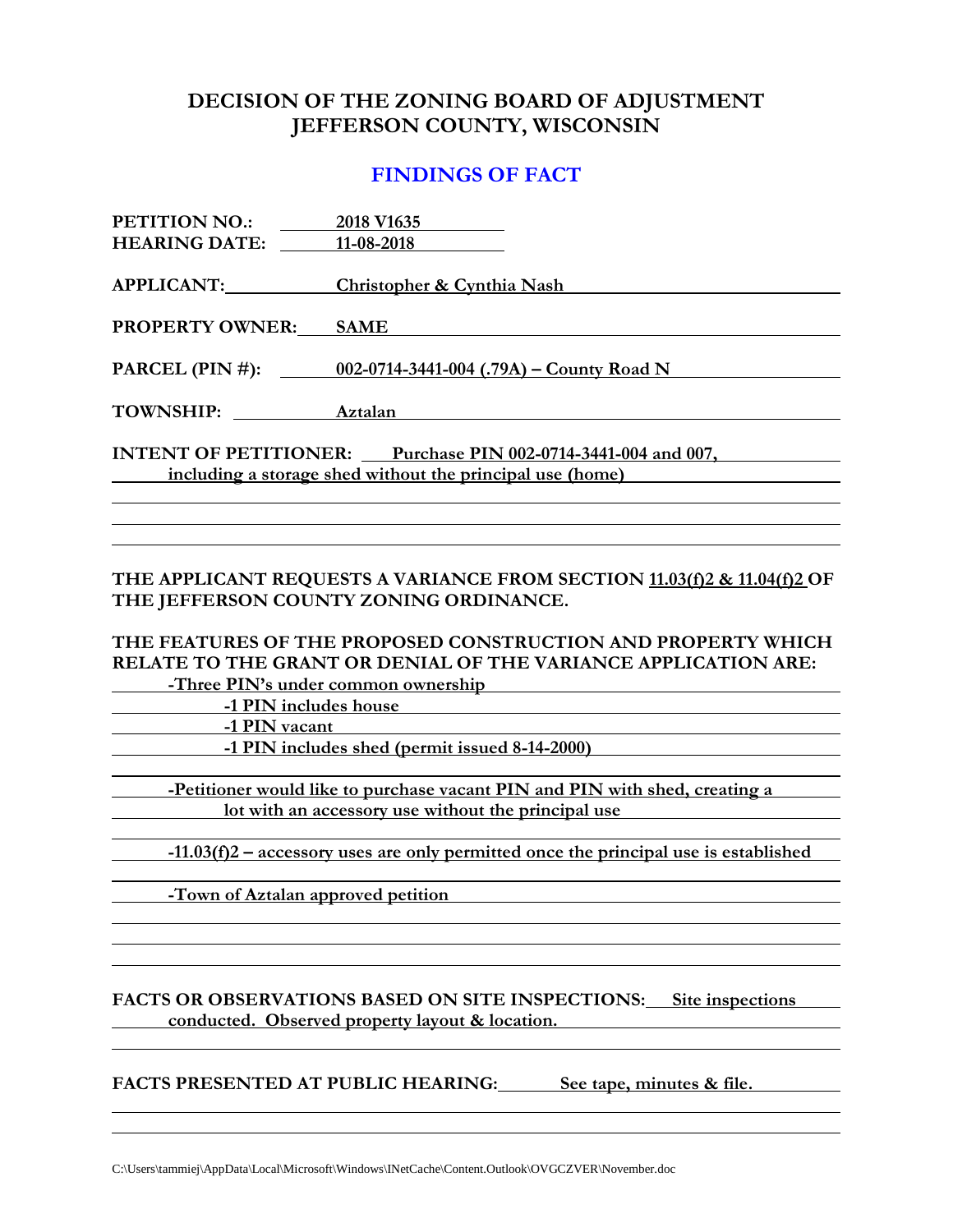### **DECISION STANDARDS**

- **A. NO VARIANCE MAY BE GRANTED WHICH WOULD HAVE THE EFFECT OF ALLOWING IN ANY DISTRICT A USE NOT PERMITTED IN THAT DISTRICT ---------**
- **B. NO VARIANCE MAY BE GRANTED WHICH WOULD HAVE THE EFFECT OF ALLOWING A USE OF LAND OR PROPERTY WHICH WOULD VIOLATE STATE**  LAWS OR ADMINISTRATIVE RULES: **-----------** ----------
- **C. SUBJECT TO THE ABOVE LIMITATIONS, VARIANCES MAY BE GRANTED WHERE STRICT ENFORCEMENT OF THE TERMS OF THE ORDINANCE RESULTS IN AN UNNECESSARY HARDSHIP & WHERE A VARIANCE IN THE STANDARDS WILL ALLOW THE SPIRIT OF THE ORDINANCE TO BE OBSERVED, SUBSTANTIAL JUSTICE TO BE ACCOMPLISHED, & THE PUBLIC INTEREST NOT VIOLATED.**

**BASED ON THE FINDINGS OF FACT, THE BOARD CONCLUDES THAT:**

- **1. UNNECESSARY HARDSHIP IS PRESENT IN THAT A LITERAL ENFORCEMENT OF THE TERMS OF THE ZONING ORDINANCE WOULD UNREASONABLY PREVENT THE OWNER FROM USING THE PROPERTY FOR A PERMITTED PURPOSE OR WOULD RENDER CONFORMITY WITH SUCH RESTRICTIONS UNNECESSARILY BURDENSOME BECAUSE this variance is necessary to allow the building to remain. If not approved, it would be a hardship because he would have to remove or demolish the building. If this variance would not be approved, they would have to remove the building and lose the use of the property.**
- **2. THE HARDSHIP IS DUE TO UNIQUE PHYSICAL LIMITATIONS OF THE PROPERTY RATHER THAN THE CIRCUMSTANCES OF THE APPLICANT BECAUSE** the building was originally permitted and was conforming. The existing **building was permitted and was a conforming use recently. The two lots are where they are, and the shed was already on the northern lot of the two lots.**
- **3. THE VARIANCE WILL NOT BE CONTRARY TO THE PUBLIC INTEREST AS EXPRESSED BY THE PURPOSE AND INTENT OF THE ZONING ORDINANCE BECAUSE it's an existing building & nothing will change. The building meets the setbacks and floodplain requirements and, therefore, is not a burden to the public. Owners are asking for a variance so the shed is okay on this separated-out lot.**

#### **\*A VARIANCE MAY BE GRANTED IF ALL THESE CONDITIONS ARE MET\***

**DECISION: THE REQUESTED VARIANCE IS GRANTED.**

**MOTION: Hoeft SECOND: Weis VOTE: 3-0 (voice vote)**

### **CONDITIONS OF APPROVAL/DENIAL:**

**CHAIRPERSON**

**SIGNED: DATE: 11-08-2018**

**BOARD DECISIONS MAY BE APPEALED TO CIRCUIT COURT. AUDIO RECORD OF THESE PROCEEDINGS IS AVAILABLE UPON REQUEST.**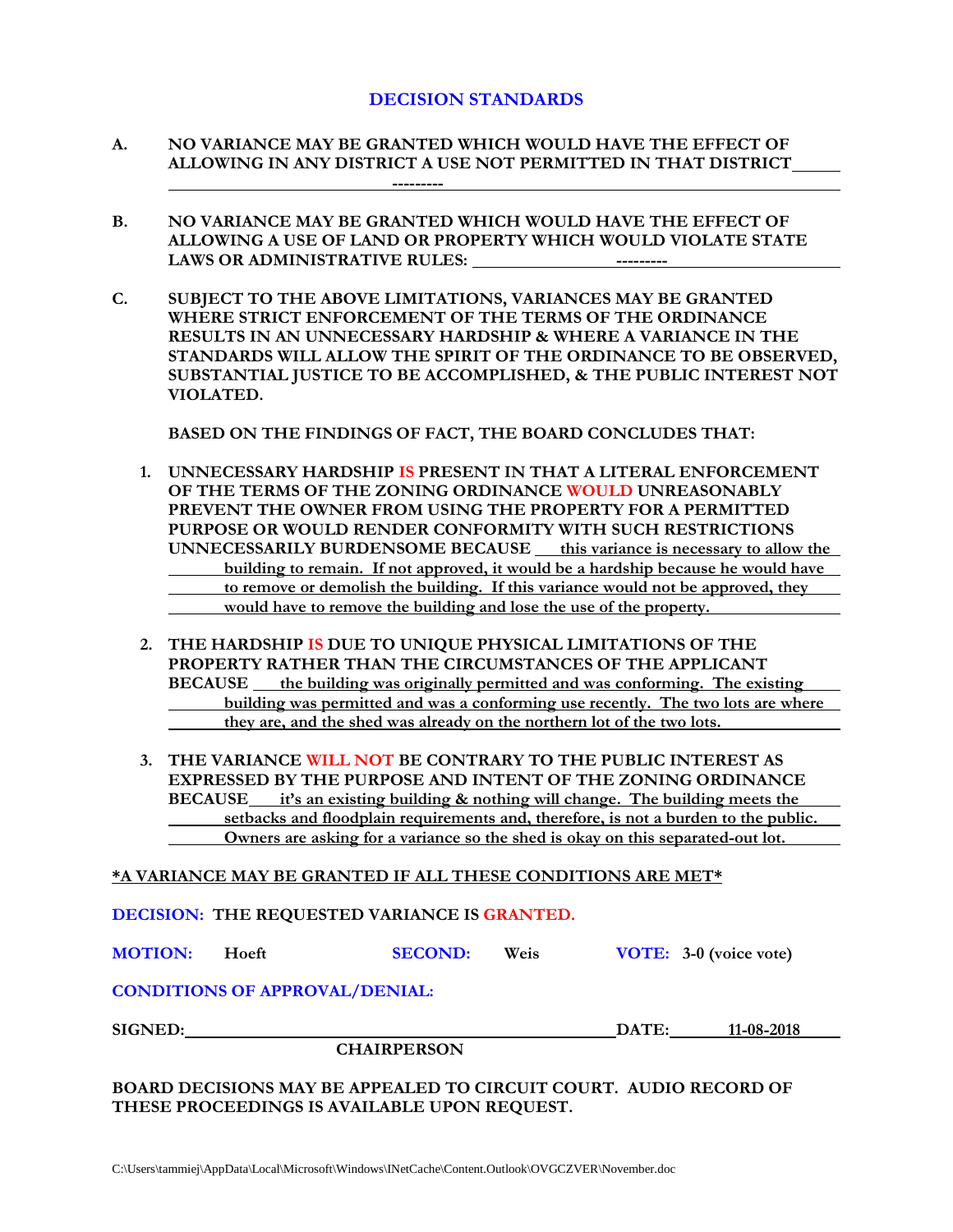## **DECISION OF THE ZONING BOARD OF ADJUSTMENT JEFFERSON COUNTY, WISCONSIN**

### **FINDINGS OF FACT**

| <b>PETITION NO.:</b><br><b>HEARING DATE:</b>                                              | 2018 V1636<br>11-08-2018                                              |  |
|-------------------------------------------------------------------------------------------|-----------------------------------------------------------------------|--|
| APPLICANT:                                                                                | Thomas & Patricia Doeberlein Trust                                    |  |
| <b>PROPERTY OWNER:</b>                                                                    | Jon A & Penny L Bound                                                 |  |
|                                                                                           | PARCEL (PIN #): 014-0614-2014-001 (2.319 Acres) – W6510 Kiesling Road |  |
| <b>TOWNSHIP:</b>                                                                          | <b>I</b> efferson                                                     |  |
| <b>INTENT OF PETITIONER:</b> To allow an accessory structure without<br>the principal use |                                                                       |  |
|                                                                                           |                                                                       |  |

### **THE APPLICANT REQUESTS A VARIANCE FROM SECTION 11.03(f)2 & 11.04(f)2 OF THE JEFFERSON COUNTY ZONING ORDINANCE.**

**THE FEATURES OF THE PROPOSED CONSTRUCTION AND PROPERTY WHICH RELATE TO THE GRANT OR DENIAL OF THE VARIANCE APPLICATION ARE:**

**-Property has previously operated as the Jefferson Humane Society**

**-Rezoned from A-1 to A-3 and A-2 in 2014**

**-intention of rezone was to allow a new home to be placed with the existing outbuildings**

**-House was never built**

**-Petitioner owns adjoining A-3 parcel with house, would like to purchase property and build shed in future**

**-Town approved petition to only Thomas and Patricia Doeberlein**

**-11.03(f)2 – accessory uses are only permitted once the principal use is established**

### **FACTS OR OBSERVATIONS BASED ON SITE INSPECTIONS: Site inspections conducted. Observed property layout & location.**

**FACTS PRESENTED AT PUBLIC HEARING: See tape, minutes & file.**

C:\Users\tammiej\AppData\Local\Microsoft\Windows\INetCache\Content.Outlook\OVGCZVER\November.doc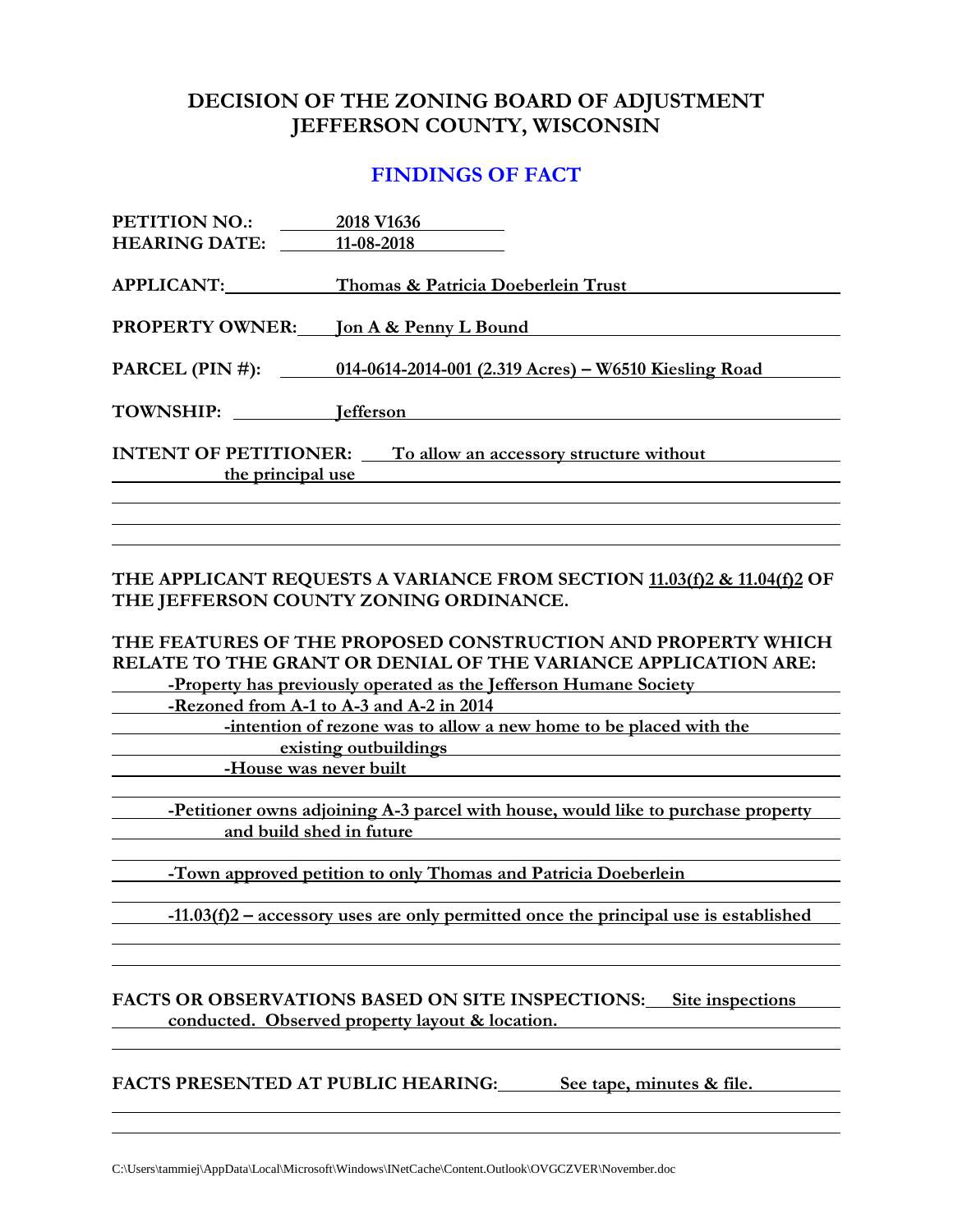### **DECISION STANDARDS**

- **A. NO VARIANCE MAY BE GRANTED WHICH WOULD HAVE THE EFFECT OF ALLOWING IN ANY DISTRICT A USE NOT PERMITTED IN THAT DISTRICT ---------**
- **B. NO VARIANCE MAY BE GRANTED WHICH WOULD HAVE THE EFFECT OF ALLOWING A USE OF LAND OR PROPERTY WHICH WOULD VIOLATE STATE LAWS OR ADMINISTRATIVE RULES:**
- **C. SUBJECT TO THE ABOVE LIMITATIONS, VARIANCES MAY BE GRANTED WHERE STRICT ENFORCEMENT OF THE TERMS OF THE ORDINANCE RESULTS IN AN UNNECESSARY HARDSHIP & WHERE A VARIANCE IN THE STANDARDS WILL ALLOW THE SPIRIT OF THE ORDINANCE TO BE OBSERVED, SUBSTANTIAL JUSTICE TO BE ACCOMPLISHED, & THE PUBLIC INTEREST NOT VIOLATED.**

**BASED ON THE FINDINGS OF FACT, THE BOARD CONCLUDES THAT:**

- **4. UNNECESSARY HARDSHIP IS PRESENT IN THAT A LITERAL ENFORCEMENT OF THE TERMS OF THE ZONING ORDINANCE WOULD UNREASONABLY PREVENT THE OWNER FROM USING THE PROPERTY FOR A PERMITTED PURPOSE OR WOULD RENDER CONFORMITY WITH SUCH RESTRICTIONS UNNECESSARILY BURDENSOME BECAUSE by not approving this, it would not open any options in the future, and it would be burdensome. Construction of this building will allow the owner to move any necessary items from the existing structures to the new building. The property, as is, is useless. There is no market for it without the variance.**
- **5. THE HARDSHIP IS DUE TO UNIQUE PHYSICAL LIMITATIONS OF THE PROPERTY RATHER THAN THE CIRCUMSTANCES OF THE APPLICANT BECAUSE the circumstances have been created by the prior use of the Humane Society and the zoning of the A-2 zone which was appropriate for the Humane Society. The existing structures are unique, and construction of this building may facilitate removing these buildings. The limitations are the present, worn out buildings.**
- **6. THE VARIANCE WILL NOT BE CONTRARY TO THE PUBLIC INTEREST AS EXPRESSED BY THE PURPOSE AND INTENT OF THE ZONING ORDINANCE BECAUSE demolishing the existing structures and replacing them with a new storage building would create a safer environment. It is in the best interest of the public to allow the construction of this building to free up a location for a residence and facilitate the demolition of the existing buildings. The main building is an eyesore & the plan to raze the buildings is certainly in the public interest.**

#### **\*A VARIANCE MAY BE GRANTED IF ALL THESE CONDITIONS ARE MET\***

|                |      | DECISION: THE REQUESTED VARIANCE IS GRANTED. |       |       |                        |  |
|----------------|------|----------------------------------------------|-------|-------|------------------------|--|
| <b>MOTION:</b> | Weis | <b>SECOND:</b>                               | Hoeft |       | VOTE: 3-0 (voice vote) |  |
| <b>SIGNED:</b> |      |                                              |       | DATE: | 11-08-2018             |  |
|                |      | <b>CHAIRPERSON</b>                           |       |       |                        |  |
|                |      |                                              |       |       |                        |  |

**BOARD DECISIONS MAY BE APPEALED TO CIRCUIT COURT. AUDIO RECORD OF THESE PROCEEDINGS IS AVAILABLE UPON REQUEST.**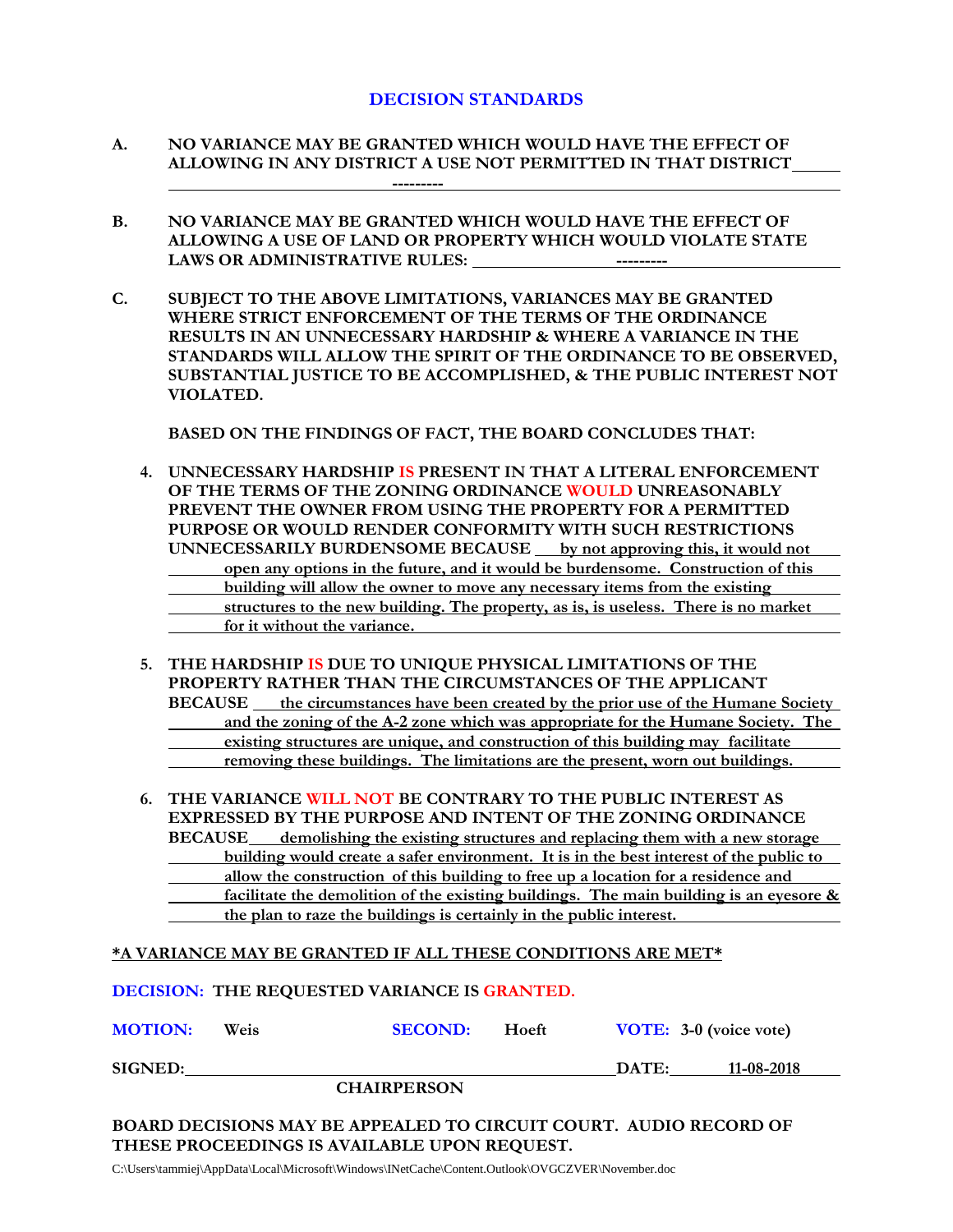## **DECISION OF THE ZONING BOARD OF ADJUSTMENT JEFFERSON COUNTY, WISCONSIN**

### **FINDINGS OF FACT**

| PETITION NO.: 2018 V1637                                                                                                                                  |                                                                     |  |
|-----------------------------------------------------------------------------------------------------------------------------------------------------------|---------------------------------------------------------------------|--|
| <b>HEARING DATE:</b>                                                                                                                                      | 11-08-2018                                                          |  |
| <b>APPLICANT:</b>                                                                                                                                         | <b>Colleen Janssen</b>                                              |  |
| <b>PROPERTY OWNER:</b>                                                                                                                                    | Patrick J & Colleen A Janssen                                       |  |
|                                                                                                                                                           | PARCEL (PIN #): 022-0613-0842-003 (.542 Acre) – N4266 Poplar Avenue |  |
| TOWNSHIP: Oakland                                                                                                                                         |                                                                     |  |
| <b>INTENT OF PETITIONER:</b> Create an addition of a sunroom and attached garage<br>at less than the required road setbacks<br>$\mathcal{L}(\mathcal{L})$ |                                                                     |  |
|                                                                                                                                                           |                                                                     |  |
|                                                                                                                                                           |                                                                     |  |
|                                                                                                                                                           |                                                                     |  |

**THE APPLICANT REQUESTS A VARIANCE FROM SECTION**  $\_$  **11.07(d)2**  $\_$  **OF THE JEFFERSON COUNTY ZONING ORDINANCE.**

**THE FEATURES OF THE PROPOSED CONSTRUCTION AND PROPERTY WHICH RELATE TO THE GRANT OR DENIAL OF THE VARIANCE APPLICATION ARE: -11.07(d)2 – road setbacks = 30' from ROW and 63' from road centerline**

**-Proposed – Poplar Ave setbacks = 36.4' to ROW & 61.4' to CL - Ripley Rd setbacks = 30.6' to ROW & 58' to CL**

**-1997 V820 for a ramp and deck at 40' from CL and steps at 33' from CL**

**-2015 V1474 for porch at 60.4' to CL of Poplar Ave – Approved, permitted, Built??**

**-Town approval**

**FACTS OR OBSERVATIONS BASED ON SITE INSPECTIONS: Site inspections conducted. Observed property layout & location.**

**FACTS PRESENTED AT PUBLIC HEARING: See tape, minutes & file.**

C:\Users\tammiej\AppData\Local\Microsoft\Windows\INetCache\Content.Outlook\OVGCZVER\November.doc